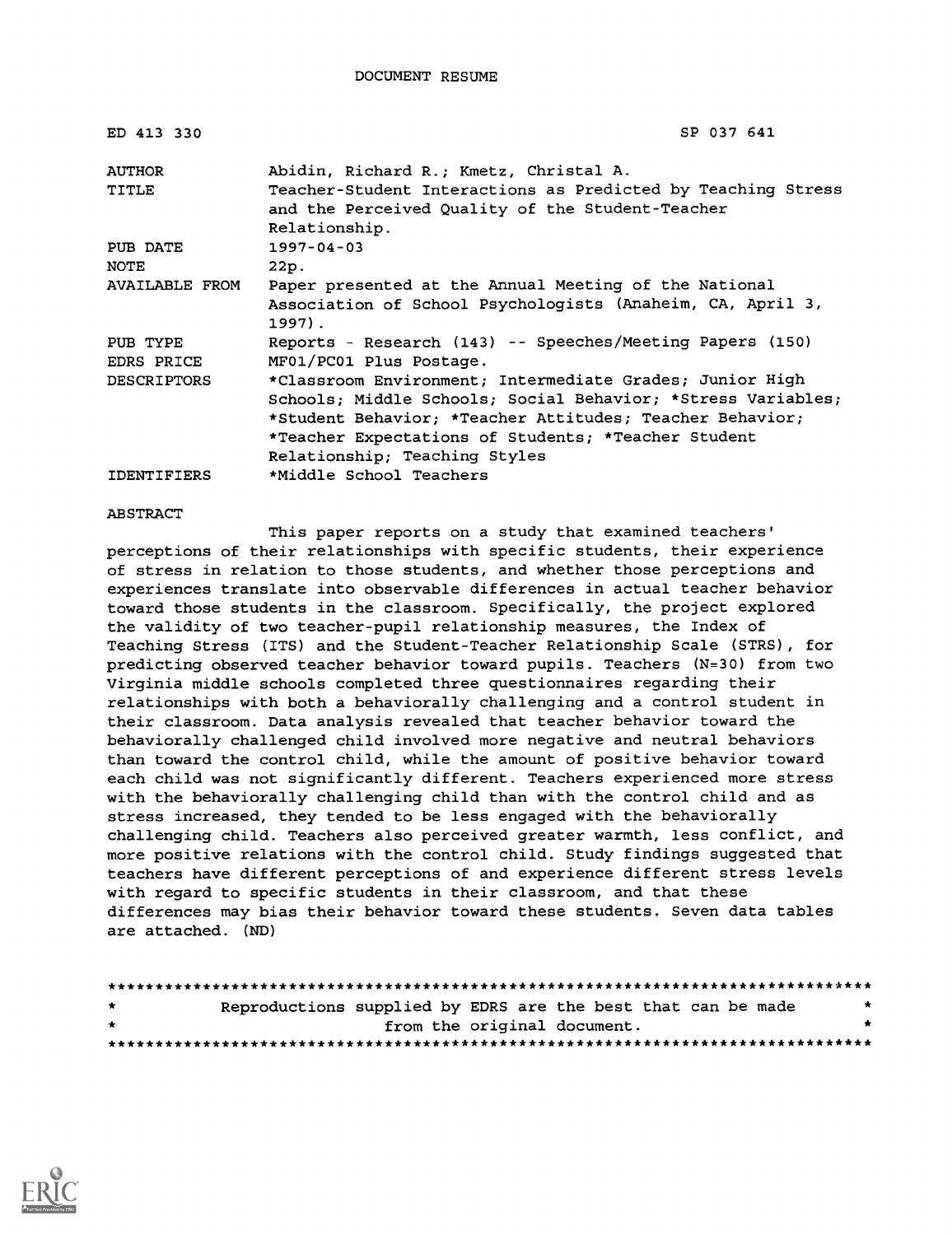# TEACHER-STUDENT INTERACTIONS AS PREDICTED BY TEACHING STRESS AND THE PERCEIVED QUALITY OF THE STUDENT-TEACHER RELATIONSHIP

Richard R. Abidin Christal A. Kmetz

Curry School of Education University of Virginia Charlottesville, VA 22903

PERMISSION TO REPRODUCE AND U.S. DEPARTMENT OF EDUCATION DISSEMINATE THIS MATERIAL OF EQUEL Office of Educational Research and Improvement<br>HAS BEEN GRANTED RY EDUCATIONAL RESOURCES INFORMATION

TO THE EDUCATIONAL RESOURCES INFORMATION CENTER (ERIC)

HAS BEEN GRANTED BY FEDUCATIONAL RESOURCES INFORMATION CENTER (ERIC)

- This document has been reproduced as received from the person or organization originating it.
- □ Minor changes have been made to improve<br>reproduction quality

Points of view or opinions stated in this document do not necessarily represent official OERI position or policy

Poster Presentation: April 3, 1997 National Association of School Psychologists Annual Convention Anaheim, CA

**AA** 

تى<br>ك

ti

À

BEST COPY AVAILABLE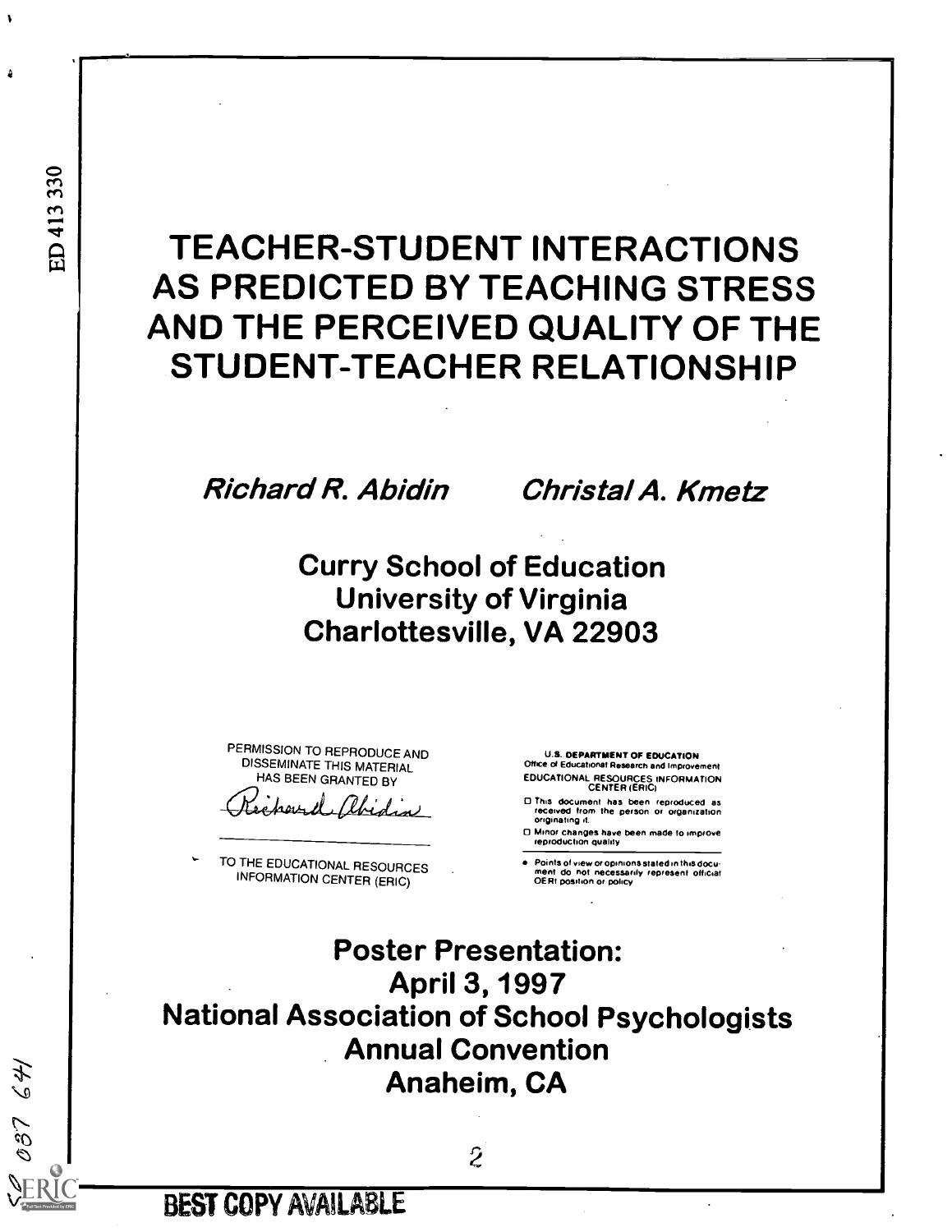## Introduction

Occupational stress among teachers has become an issue of increasing concern over the last several decades. While research has demonstrated that lack of resources, inadequate preparation time, excessive paperwork, lack of administrative support, and heavy workloads contribute to stress and burnout, the relationships that teachers have with students is the major part of a teacher's experience with stress (Bakewell, 1988; Kyriacou & Sutcliffe, 1978; Phillips, 1993).

The present study examines teachers' perceptions of their relationships with specific students, their experience of stress in relation to those students, and whether or not those perceptions and experiences translate into observable differences in actual teacher behavior toward those students in the classroom. Specifically, this project explores the validity of two teacher-pupil relationship measures, the Index of Teaching Stress [ITS] and the Student-Teacher Relationship Scale [STRS], to predict observed teacher behavior toward pupils.

First, the study examines whether a teacher's perception of stress as a function of her relationship with individual children relates to the behavior she demonstrates toward those children in the classroom. Second, this project assesses whether a teacher's perceived relationship with individual children relates to the way she behaves toward them. Finally, this project examines whether the concepts of teaching stress and student-teacher relationship as measured by the ITS and STRS would successfully identify students as "behaviorally challenging" or "control" when the 80th percentile was<br>used as a cutoff for each of the scale total scores.

## **Method**

The study took place in two middle schools in Central Virginia and involved 30 teachers and 60 students. Teachers were asked to complete three questionnaires pertaining to the relationships they have with both a behaviorally challenging and a control student in their classroom. The behaviorally challenging child is defined as a student who, in the teacher's opinion, exhibits behavior and/or emotional problems. The control student was selected from among other students in the class who matched the behaviorally challenging student by sex, race, and age. (Table 1)

The Index of Teaching Stress [ITS] and its two domain scores, child and teacher, were used to examine the stressors experienced by teachers in relation to the two students (Greene & Abidin, 1994; Greene, Abidin, & Kmetz, in press). The Student-Teacher Relationship Scale [STRS] (Pianta, 1994; 1996) and its subscale domains of "conflict," "closeness," and "dependency" were used to measure the teachers' perceptions of their relationships with these two students.

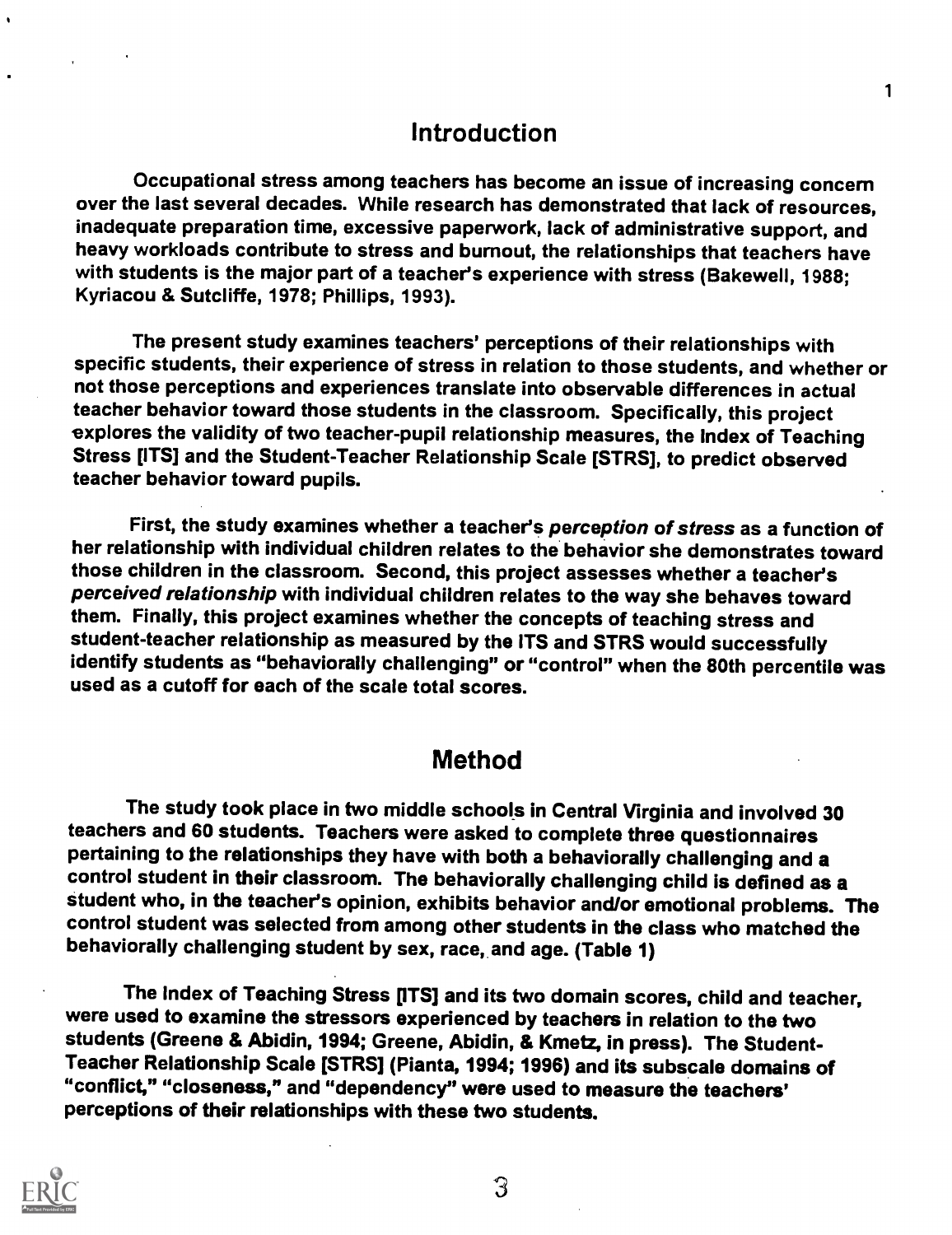T-tests were conducted for both the ITS and STRS to examine for differences in teachers' perceptions between the control and behaviorally challenging students. A behavioral observation coding system was used in each classroom on two separate occasions with recording occurring in six-second intervals, for a total of one hour of observation time. The observers noted positive, negative, and neutral teacher behaviors toward their students. The observational data was examined in relation to the ITS and SIRS to assess the measures' association with the quality of teacher behavior toward their students. Regression analyses were conducted to explore whether the ITS and STRS could significantly predict teacher behavior toward both types of students. Chi square analyses were used to determine significant relationships between the two types of students and the use of 80th percentile as a clinical cutoff score on the ITS and STRS.

## Results

### Differences in Teacher Behavior:

Significant differences were found for both negative and neutral teacher behavior toward the control and behaviorally challenging children. No significant differences were found for positive teacher behavior and either type of student. (Table 2) Mean differences between teacher behavior toward the control student and "other" children in the classroom were determined in order to investigate whether the control child was truly a randomly selected child. Significant differences between positive and neutral teacher behaviors were found, but not for negative teacher behavior and type of student. (Table 3)

### Teaching Stress and Teacher Behavior:

As expected, the stress levels experienced by teachers revealed significant differences between the control and behaviorally challenging students. (Table 4).

For the behaviorally challenging student, significant negative correlations were found between teacher domain score and both positive-and neutral teacher behaviors. With regard to the control child, significant correlations were found between total stress score and positive teacher behavior. The child domain score significantly predicted both positive and neutral teacher behavior toward the control child. (Tables 5 & 6)

## Student-Teacher Relationship and Teacher Behavior.

Significant differences were found between the control and behaviorally challenging conflict, and closeness scores. No significant differences were found between the control and behaviorally challenging students with regard to the dependency score. (Table 4)

For the behaviorally challenging student, significant negative correlations were found<br>between the conflict score and positive and neutral teacher behavior. A significant positive correlation was found between STRS total score and neutral teacher behavior. For the control child, the STRS dependency score was significantly correlated with  $\,$ 

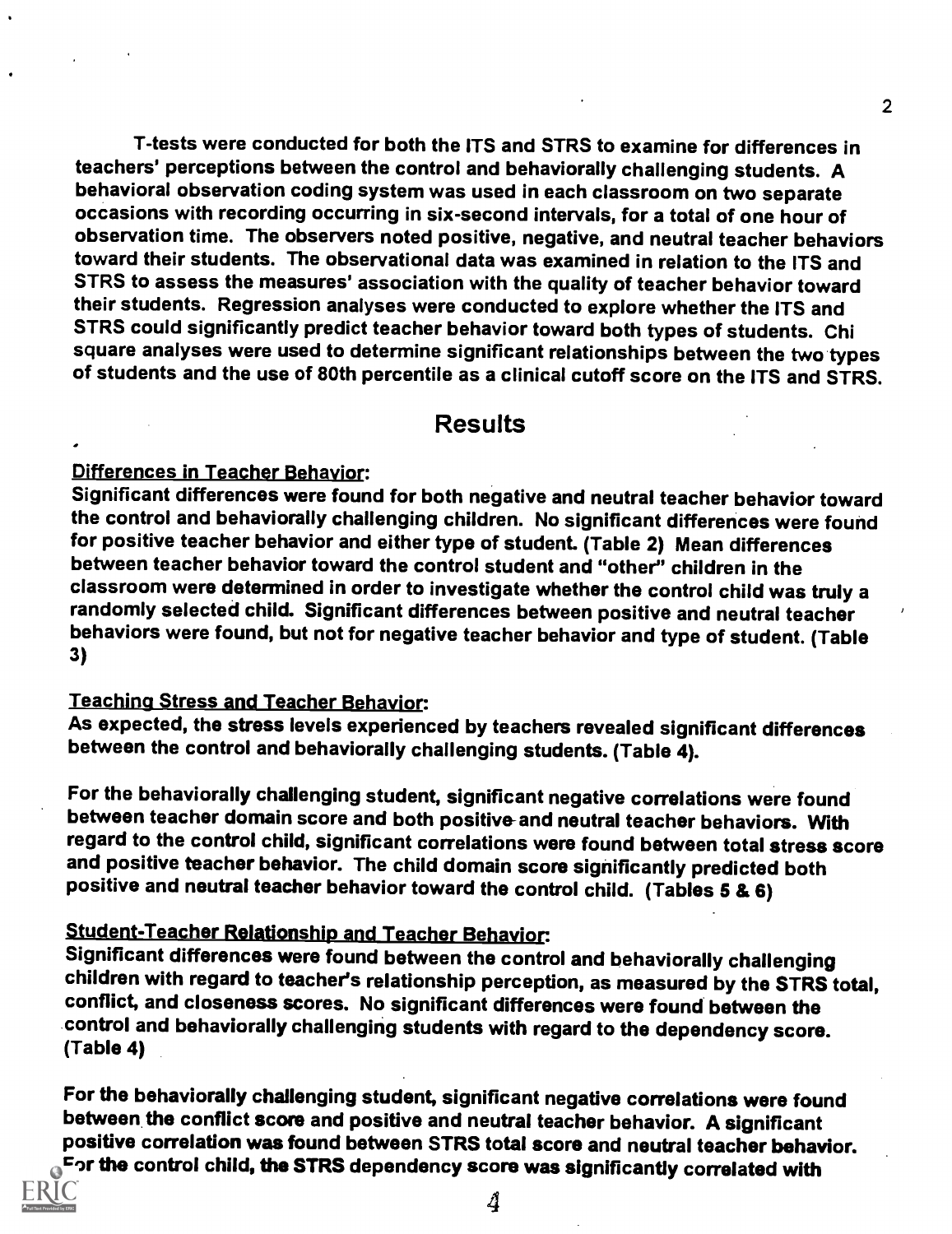positive teacher behavior; no significant associations were found with regard to teacher<br>behavior. (Tables 5 & 6)

### Differentiation of Type of Child:

The chi square analyses indicated that there is a significant association between the use of the 80th percentile of the ITS Total Score as a cutoff score and child identification as either a behaviorally challenging or control child (Pearson=32.31, p<.00001). No control child had a score on the ITS at the 80th percentile or above, while 70% of the behaviorally challenging children did. A similar, but slightly less accurate, hit rate was found for the domain scores of the ITS. No significant association with classification was found using the 80th percentile STRS Total Score as a clinical cutoff. (Table 7)

## Discussion

<u>Differences in Teacher Behavior</u>:<br>Overall, teacher behavior toward the behaviorally challenging child involved greater amounts of negative and neutral behaviors compared to behavior demonstrated toward<br>the control child. The amount of positive teacher behavior toward each type of student, however, was not significantly different. Perhaps the teachers made concerted efforts to balance the distribution of praise among both types of students due to the observation mean differences in positive teacher behavior between "control" students and "other" students in the classroom; that is, teachers demonstrated more positive behavior toward control students than they did toward other students in the classroom. This suggests that the observation process may have focused the teachers on the control and challenging children, and reduced the teachers' awareness of other children in the classroom.

<u>Teaching Stress and Teacher Behavior</u>:<br>The analyses conducted on the ITS data indicate that teachers experienced significantly greater stress in relation to the behaviorally challenging child than they did in relation to the control child. Specifically, as teacher stress level related to her self-perception as a demonstrated toward the behaviorally challenging child deceases; in effect, a teacher<br>avoids contact with a behaviorally challenging student when stresses associated with her sense of competence as a teacher are elevated. The teacher domain score's significant prediction of neutral teacher behavior further supports the idea that the more stress induced by a behaviorally challenging child, the less engaged a teacher will be with that child.

It is interesting to note that the child domain score was not useful in understanding a teacher's behavior toward a challenging child. This suggests that teacher behavior toward a challenging child is impacted more by her sense of competence in relation to child 's particular behavioral characteristics. In contrast, both child domain score and

 $\overline{5}$ 

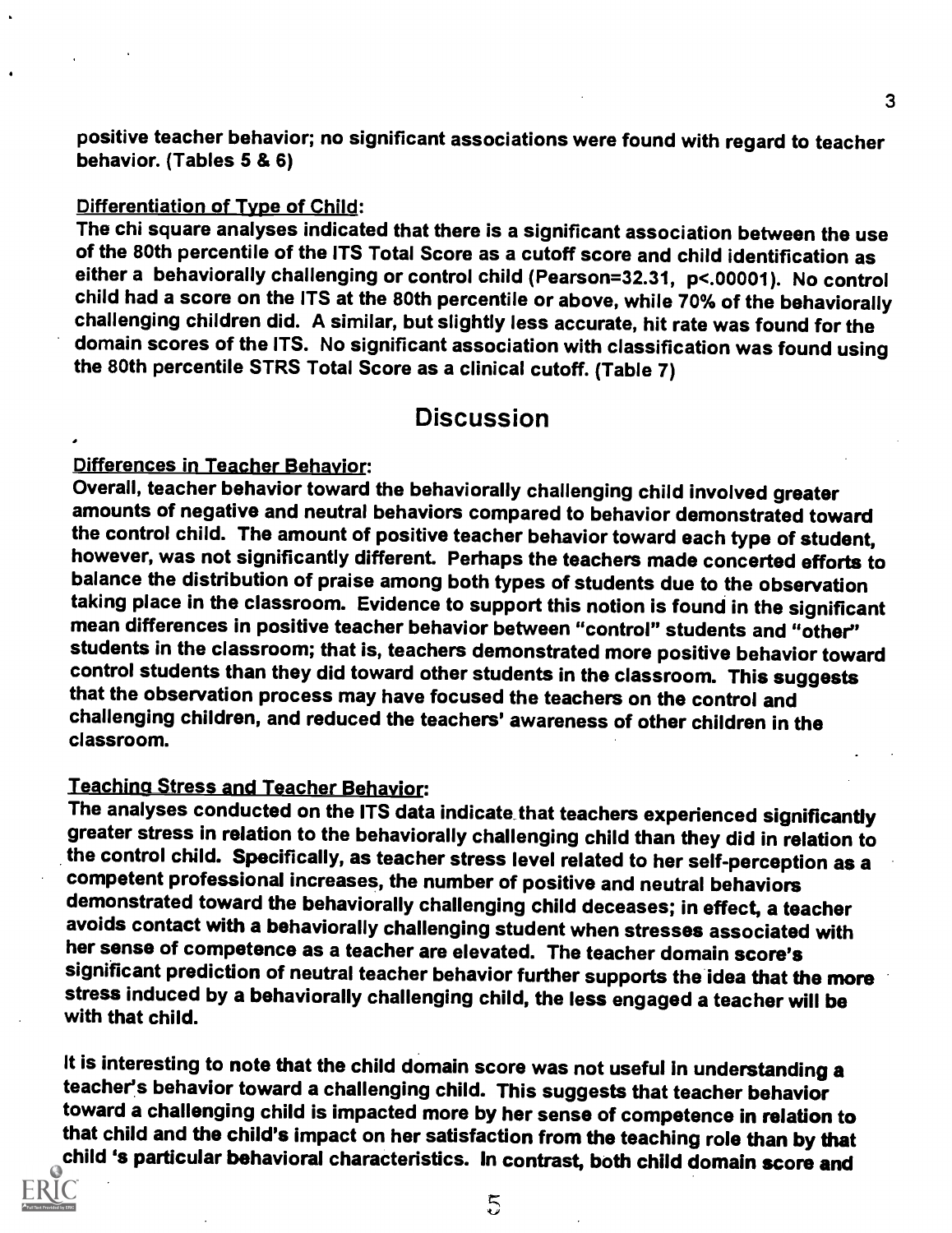total score were related to positive and neutral teacher behaviors toward the control child. These results suggest that when teacher stress is related to the characteristics of the control child, a usually well-behaved student, a teacher is more likely to increase her overall attention, and her attention is likely to be more positive and or neutral. The reaction of the teacher to the high levels of stress induced by the challenging child, therefore, is one of avoidance, whereas for the control child,a teacher's reaction to moderate stress is one of attention and positive regard.

Student-Teacher Relationships and Teacher Behavior:<br>The analyses conducted on the STRS data indicate that teachers perceived greater warmth, less conflict, and more positive relations with the control child than with the behaviorally challenging child. For the behaviorally challenging child, the conflict score echoes the ITS results: a teacher is less likely to engage with a student who presents<br>difficulty and challenge, and may be more likely to ignore or avoid that child. The total score was correlated with neutral teacher behavior, suggesting that the more positive the<br>relationship, the more likely the teacher will engage a child, regardless of membership in either group. However, as demonstrated by the significant regression of the STRS dependency score upon positive teacher behavior, if a teacher perceives dependency needs from a behaviorally challenging child, the teacher will demonstrate less positive behavior toward that child. In contrast, a control child with dependency needs will receive more positive attention from the teacher.

## Differentiation of Type of Child:

It was expected in this study that the ITS and STRS scores would discriminate between the behaviorally challenging and control students when cutoff scores at the 80th percentile were used for each of the measures. Although the STRS did not yield significant results, the chi-square analyses demonstrated that the ITS total and domain scores may be useful in determining child membership in either group. Consistent with the results of the ITS correlation and regression analyses, the chi-square analysis of the ITS supports the use of the measure when examining the impact of teacher stress upon teacher behavior toward specific children in the classroom. Because ITS scores can identify children as behaviorally challenging, typical teacher perceptions about that child and probable teacher behavior toward that child may be assumed. These likely teacher perceptions and teacher behaviors then can be addressed in consultation with the teacher.

## **Conclusions**

Overall, these results suggest that teachers have different perceptions of and experience different stress levels with regard to specific students in their classroom.<br>These perceptions and stress levels are linked to their classroom behaviors and may bias their behavior toward those students. These findings provide initial validation of the use of the ITS and the STRS in understanding teacher stress, but they also have

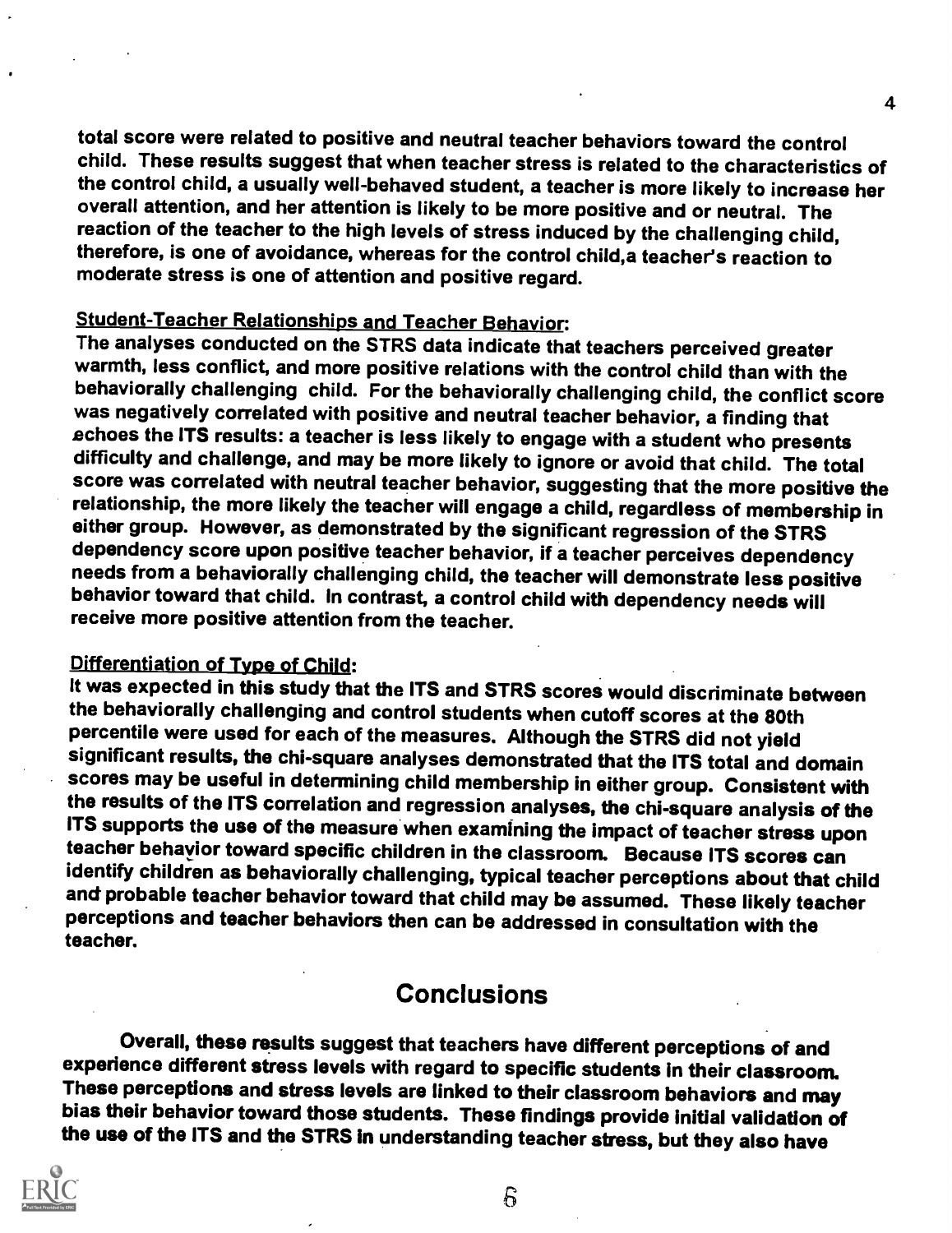implications for a number of other issues for the teaching profession. These issues include but are not limited to:

- a) Referral patterns of teachers, whereby certain children are referred more frequently than others due to an individual teacher's stress tolerance pattern;
- b) Self-fulfilling prophecies, whereby differential behavioral messages sent by teachers towards specific children may foster and maintain expectations that are either detrimental or salutary to students.
- c) The development of focused consultations with teachers which identify specific sources of stress that impact their sense of self-efficacy and satisfaction, and which may negatively affect their teaching.

## References

Greene, R., & Abidin, R. R. (1994). Index of Teaching Stress (ITS). Unpublished manuscript, University of Virginia, Curry School of Education, Charlottesville.

Bakewell, D., McConnell, S. R., Ysseldyke, J. E., & Christenson, S. R. (1988).<br>Teacher Stress and Student Achievement for Mildly Handicapped Students. (Research Report No. 13). Minneapolis, MN: Minnesota University, Instructional Alternatives Project. (ERIC Document Reproduction Service No. ED 304 815).

Greene, R., Abidin, R. R., & Kmetz, C. (In press). The Index of Teaching Stress: A measure of student-teacher compatibility. Journal of School Psychology.

Kyriacou, C., & Sutcliffe, J. (1978). A model of teacher stress. Educational Studies, 4, 1-6.

Phillips, B. (1993). Educational and Psychological Perspectives on Stress in Students. Teachers. and Parents. Brandon, VT: Clinical Psychology Publishing Co.

Pianta, R. C. (1994). Student-Teacher Relationship Scale. Unpublished manuscript. University of Virginia, Curry School of Education, Charlottesville.

Pianta, R. C. (1996). Manual and Scoring Guide for the Student-Teacher Relationship Scale. Unpublished manuscript. University of Virginia, Curry School of<br>Education, Charlottesville.



 $\tilde{\zeta}$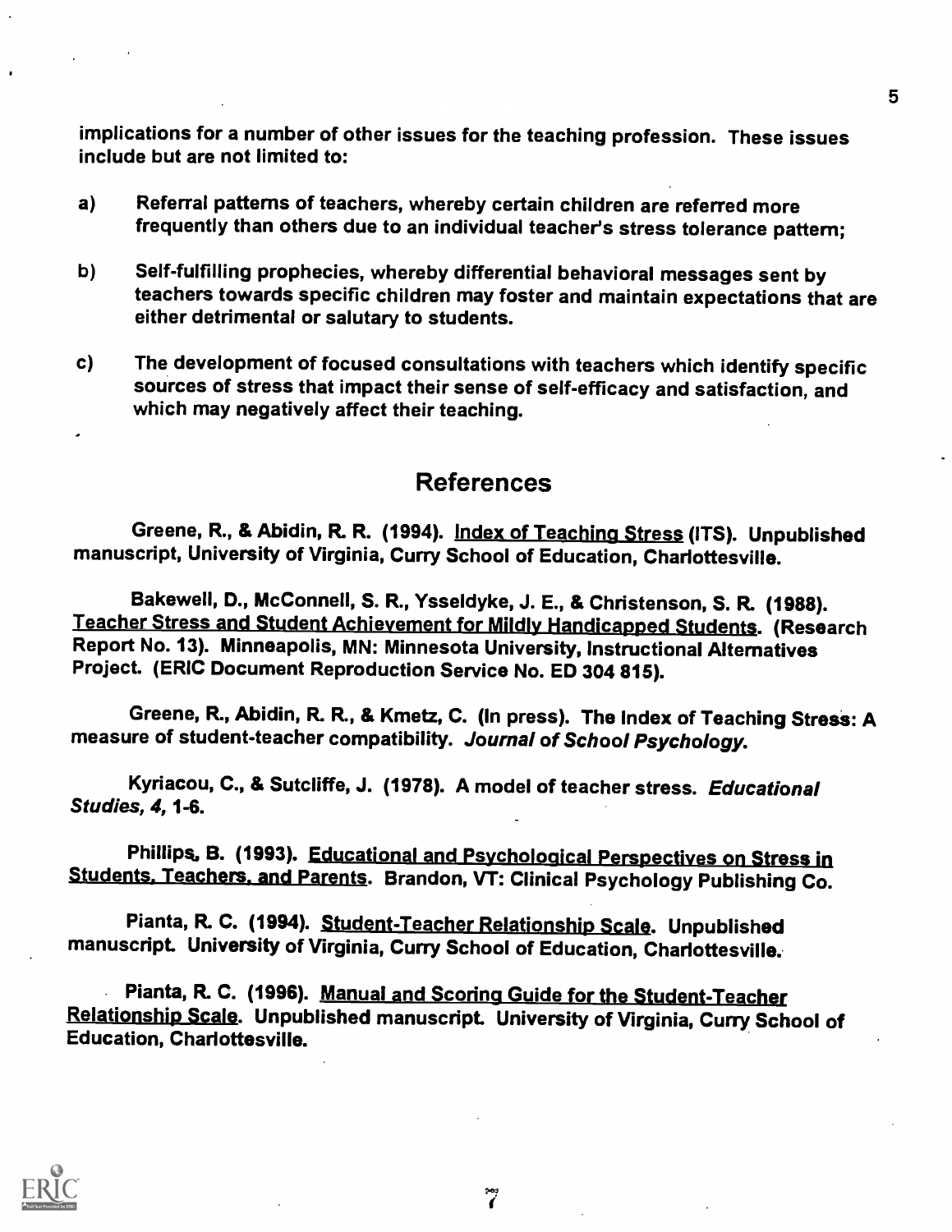

 $ER_{\underbrace{\text{C}}_{\text{A}}\text{C}}$ 

O)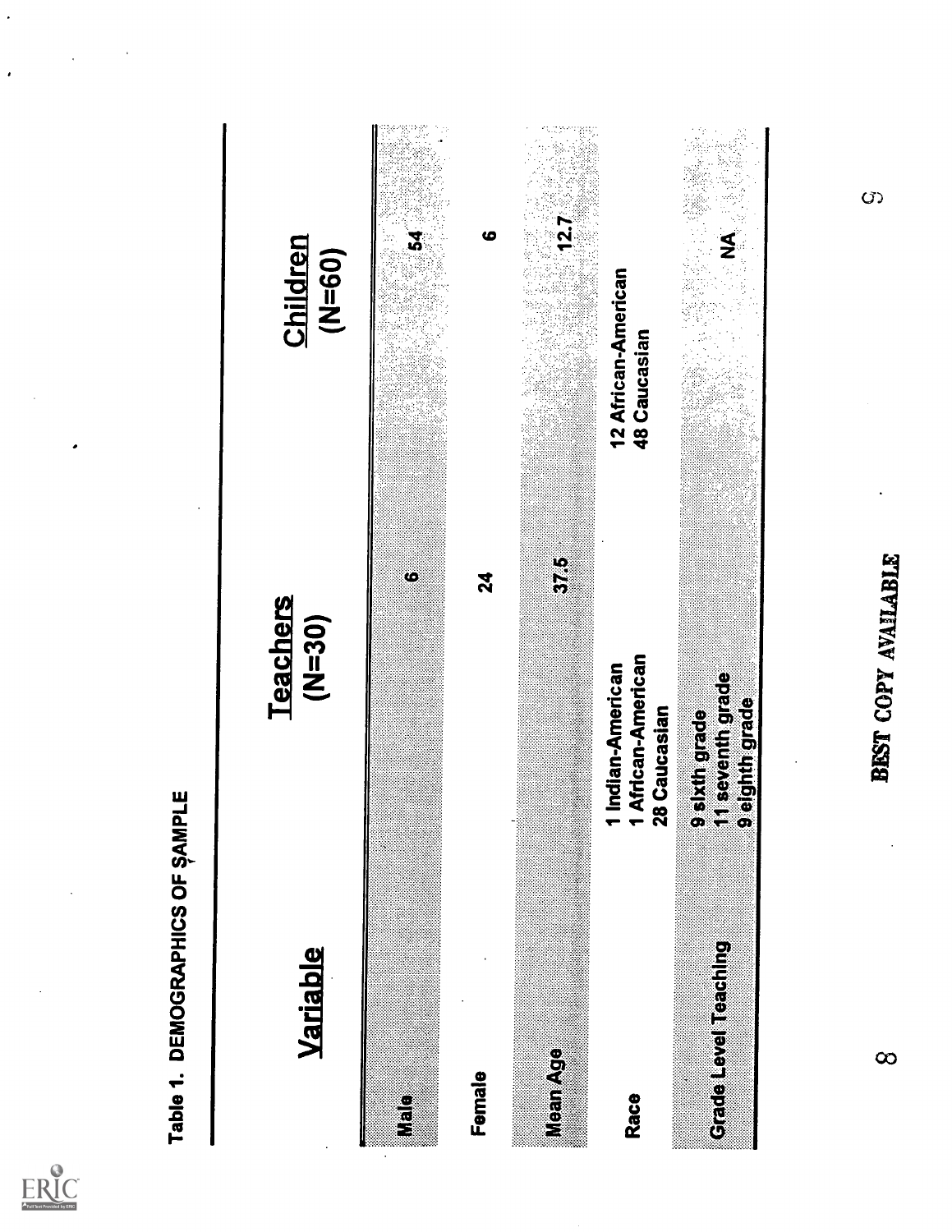ERIC

 $\cdot$ 

| Table 4.                 | DIFFERENCES IN ITS"<br>Control Child and | SCORES:       | <b>Challenging Child Comparisons</b>      |              |                                        |             |
|--------------------------|------------------------------------------|---------------|-------------------------------------------|--------------|----------------------------------------|-------------|
|                          | <b>Control Child</b><br>$20 - 20$        |               | <b>Challenging Child</b><br>O<br>Si<br>N= |              | Random Child<br>ITS Norms<br>$N = 516$ |             |
|                          | Mean age                                 | $= 12.7$      | Mean age $= 12.7$                         |              | Mean age $= 12.5$                      |             |
|                          | <b>Mean</b>                              | <u>ဌ</u>      | Mean                                      | <u>ဌ</u>     | Mean                                   | <u>င</u> ္ဘ |
| <b>ESTER</b>             | Ġ5<br>US                                 | <b>26.2</b>   | <b>235.9*</b>                             | 45.9         | 166.0                                  | 65.7        |
| Teacher<br><b>Domain</b> | 54.4*                                    | 10.4          | 110.0*                                    | 25.6         | 75.9                                   | 29.7        |
| <b>Child Domain</b>      | $\frac{1}{5}$                            | $\frac{5}{1}$ | $125.9^*$                                 | $29.0^\circ$ | 93.0                                   | 40.6        |
|                          | *p<.00<br>"*ITS=Index of Teaching Stress |               |                                           |              |                                        |             |
|                          |                                          |               |                                           |              |                                        |             |
|                          |                                          |               |                                           |              |                                        |             |
|                          |                                          |               |                                           |              |                                        |             |
|                          |                                          |               |                                           |              |                                        |             |
|                          |                                          |               |                                           |              |                                        |             |
|                          |                                          |               |                                           |              |                                        |             |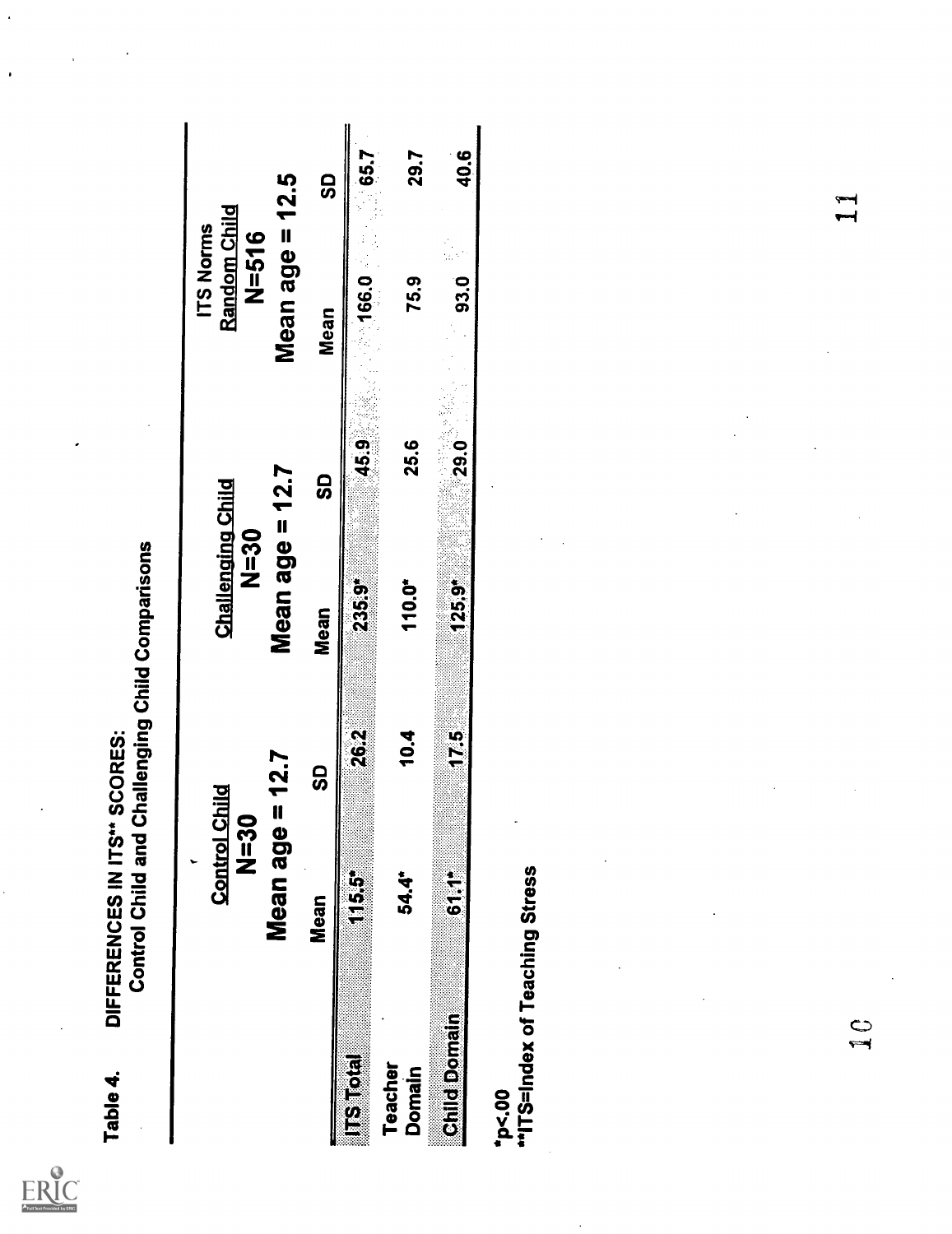ERIC

|                                                    | <b>Control Child and Challenging Child Comparisons</b> |                     |                                            |                |                             |                 |
|----------------------------------------------------|--------------------------------------------------------|---------------------|--------------------------------------------|----------------|-----------------------------|-----------------|
|                                                    | <b>Control Child</b><br>OS<br>INL                      |                     | <b>Challenging Child</b><br>$\frac{50}{2}$ |                | <b>STRS Norms</b><br>N=1535 |                 |
|                                                    | Mean age $= 12.6$                                      |                     | Mean age = $12.6$                          |                | Mean age $= 4.5$            |                 |
|                                                    | Mean                                                   | <u>ဌ</u>            | Mean                                       | <u>င</u> ္ဘ    | Mean                        | င္တ             |
| <b>STRS Total</b>                                  | ĝ<br>B<br>$\overline{\phantom{a}}$                     | Ş                   | S<br>S                                     | 14.2           | 14.0                        | $\frac{6.0}{1}$ |
| <b>Conflict Domain</b>                             | 19.4*                                                  | 5.3                 | 36.5*                                      | 111            | 22.3                        | 10.0            |
| Closeness Domain                                   | 367*                                                   | $\mathbf{e}$        | $26.8^{\circ}$                             | 3 <sub>3</sub> | 44.7                        | 25/12           |
| Dependency Domain                                  | 8.7                                                    | 30                  | 10.1                                       | e<br>4         | 10.7                        | <u>ဟု</u><br>က  |
| "STRS=Student-Teacher Relationship Scale<br>°P<.00 |                                                        |                     |                                            |                |                             |                 |
| $\frac{2}{3}$                                      |                                                        |                     |                                            |                |                             |                 |
|                                                    |                                                        | BEST COPY AVAILABLE |                                            |                | رس<br>پ                     |                 |
|                                                    |                                                        |                     |                                            |                |                             |                 |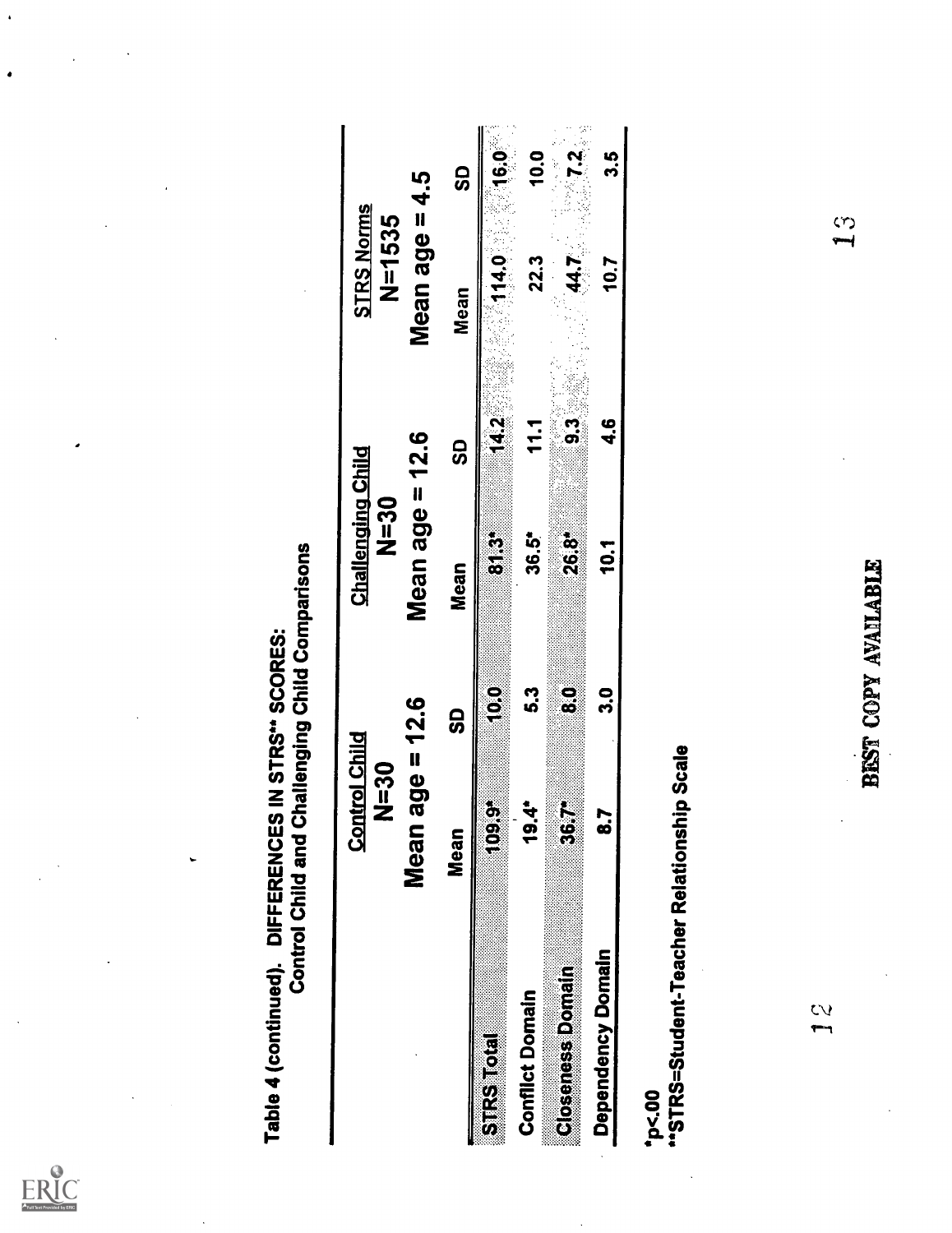

 $ER_{\underbrace{\text{C}}_{\text{A}}\text{C}}$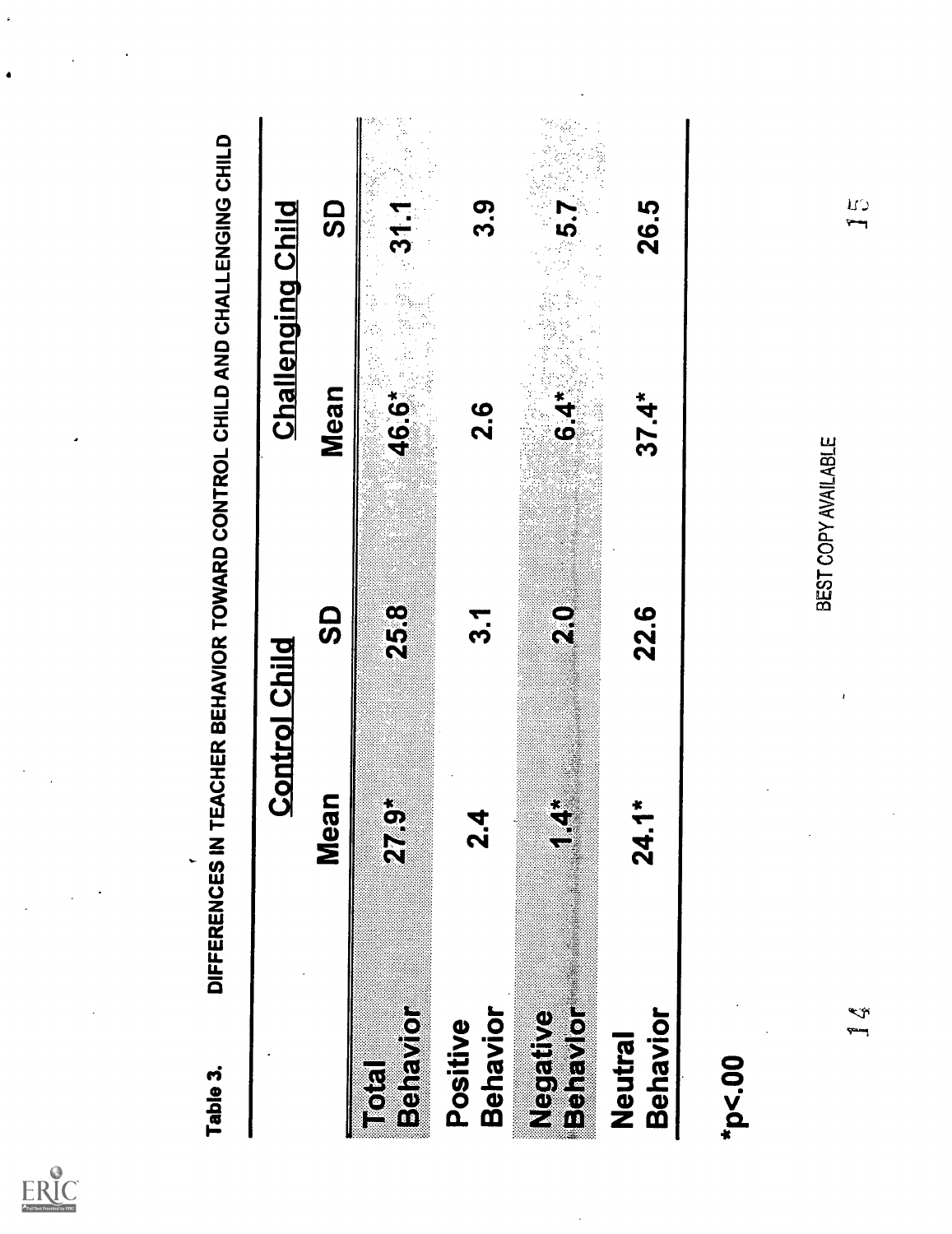| Full Text Provided by ERIC |
|----------------------------|

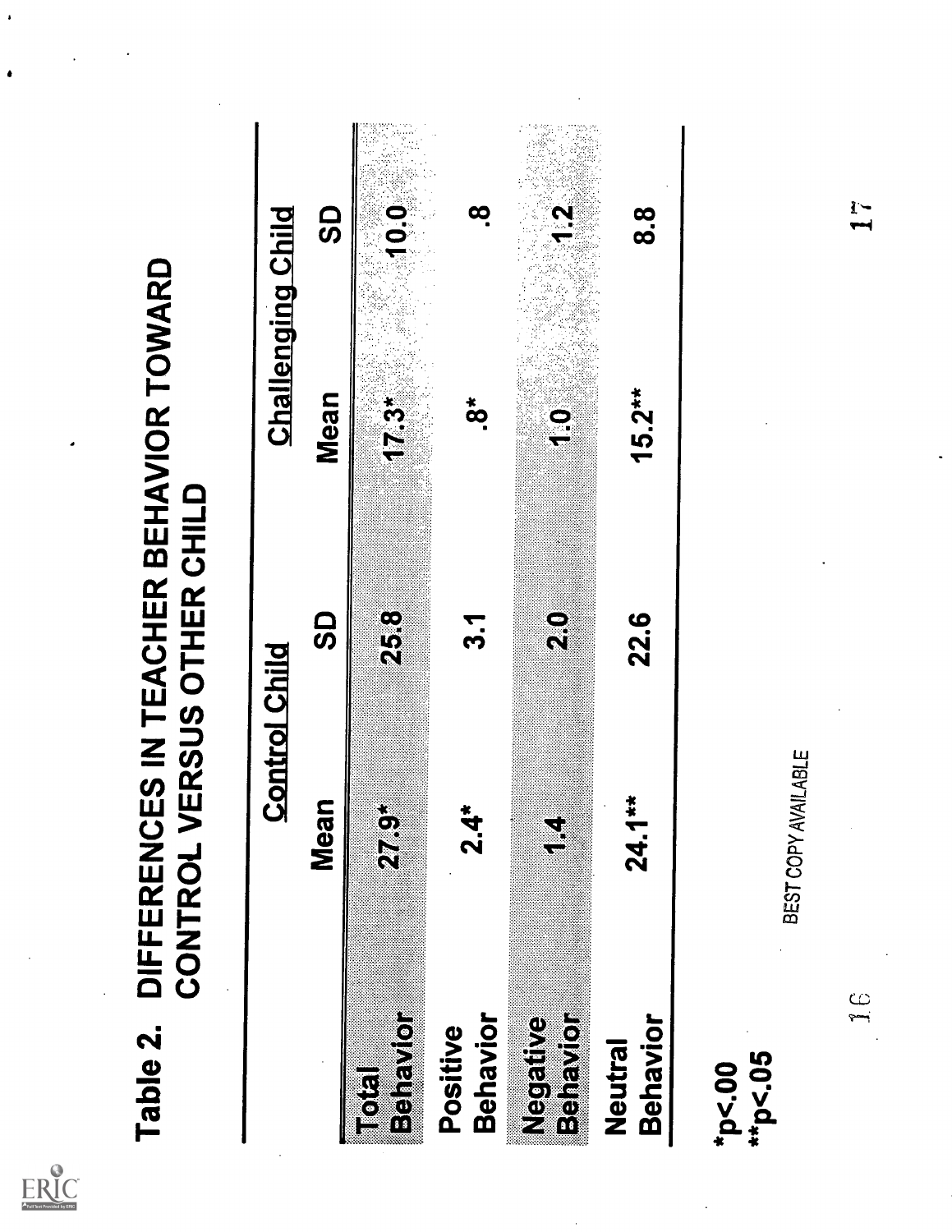# Table 5. CORRELATION SUMMARY FOR ITS AND STRS VARIABLES: Teacher Behavior toward Control Child and Behaviorally Challenging Child

 $\bar{1}$ 

|                                              |                 | <b>Teacher Behavior</b>         |                  |
|----------------------------------------------|-----------------|---------------------------------|------------------|
| Variable                                     | <b>Positive</b> | <b>Negative</b>                 | <b>Neutral</b>   |
| ITS / Control Child                          |                 | 그래서 1000 - 2000<br>대화를 보이는 것이다. |                  |
| Total                                        | .44*            | .10                             | .32 <sub>1</sub> |
| <b>Teacher Domain</b>                        | .26.            | $-.01$                          | .18              |
| <b>Child Domain</b>                          | .50**           | .16                             | $.37^{\star}$    |
| <b>STRS / Control Child</b>                  |                 |                                 |                  |
| Total                                        | .00             | .03                             | $-.03$           |
| <b>Conflict</b>                              | .21             | .05                             | .10              |
| <b>Closeness</b>                             | .32             | .04                             | .07              |
| <b>Dependency</b>                            | .43*            | $-.02$                          | .08              |
| <b>ITS / Behaviorally Challenging Child</b>  |                 |                                 |                  |
| Total                                        | $-25$           | .08                             | $-32$            |
| <b>Teacher Domain</b>                        | $-0.38*$        | .09                             | -.49**           |
| <b>Child Domain</b>                          | $-06$           | .04                             | $-08$            |
| <b>STRS / Behaviorally Challenging Child</b> |                 |                                 |                  |
| Total                                        | .31             | $-0.05$                         | $.36*$           |
| <b>Conflict</b>                              | $-49**$         | .11                             | $-.52**$         |
| <b>Closeness</b>                             | $-.10$          | .09                             | $-06$            |
| <b>Dependency</b>                            | $-.21$          | .16                             | $-16$            |
| **p<.01<br>05                                | 18              |                                 |                  |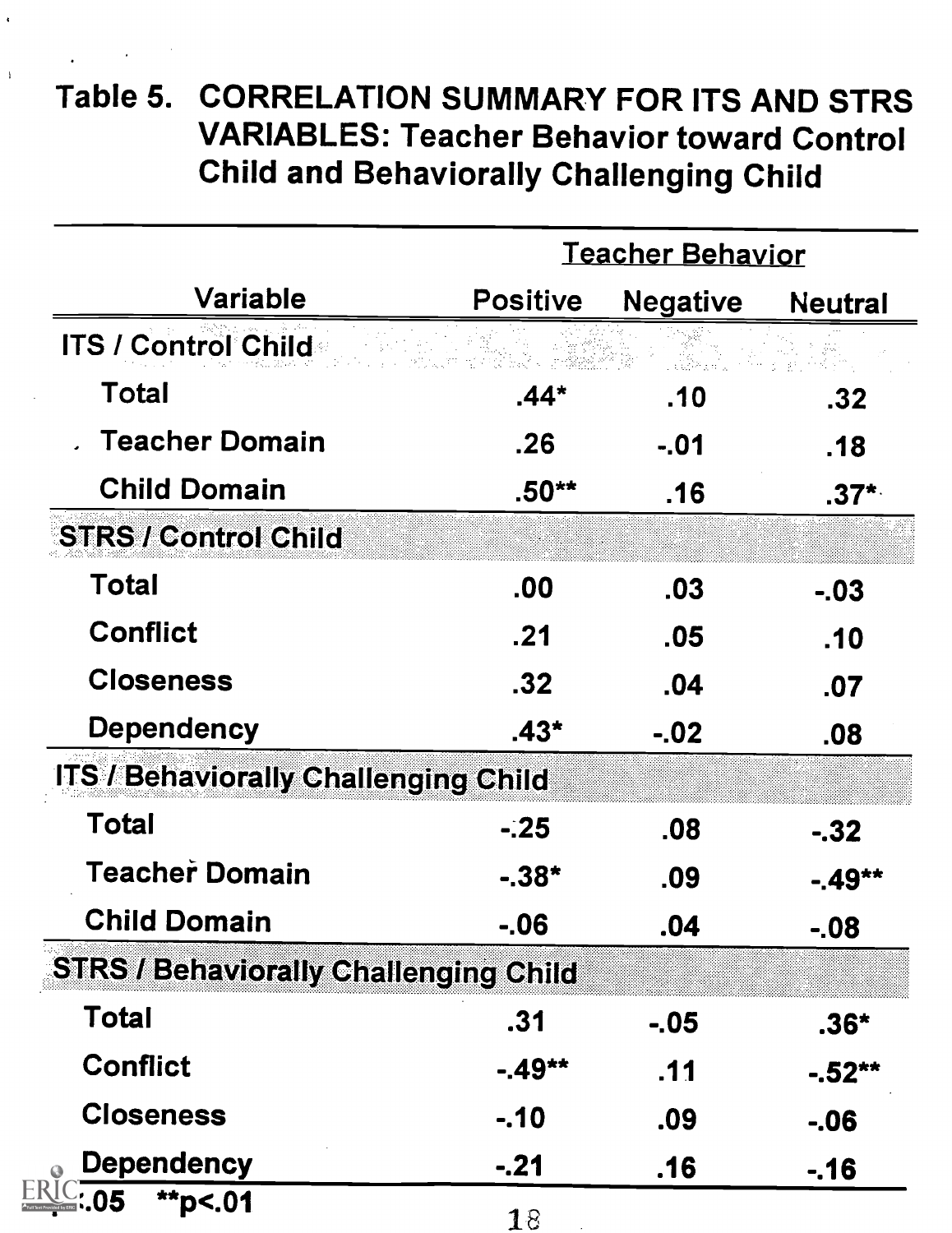| Table 6.                                         | ITS AND STRS DOMAIN SCORES AS PREDICTORS OF TEACHER<br><b>BEHAVIOR: Regression Summaries</b> |                         |                     |              |                                   |               |
|--------------------------------------------------|----------------------------------------------------------------------------------------------|-------------------------|---------------------|--------------|-----------------------------------|---------------|
|                                                  |                                                                                              | CONTROL CHILD           |                     |              | CHALLENGING CHILD<br>BEHAVIORALLY |               |
|                                                  |                                                                                              | <b>Teacher Behavior</b> |                     |              | <b>Teacher Behavior</b>           |               |
| SCORE                                            | POSITIVE                                                                                     | EGATIVE<br>Z            | <b>NEUTRAL</b>      | POSITIVE     | NEGATIVE                          | NEUTRAL       |
| Teacher Domain<br>2                              | $\frac{1}{2}$                                                                                | g                       | F.                  | -1.79        | <u>က</u>                          | $-2.94$       |
| <b>Child Domain</b><br>(CT)                      | $3.02***$                                                                                    | <u>()</u>               | $2.08*$             | $-1.03$      | <u>91</u>                         | .78           |
| <b>Billis</b><br>Salis<br>$\frac{\omega}{5}$     | $\mathbb{S}$                                                                                 | <u>ග</u>                | $\mathbf{S}$        | $\mathbf{g}$ | <u><b>SU</b></u>                  | $-141$        |
| Closeness<br><b>STRS</b>                         | 1.72                                                                                         | <u>(</u>                | .18                 | -.72         | <u><b>SU</b></u>                  | $-1.44$       |
| <b>STRS Dependency</b>                           | $\frac{3}{5}$                                                                                | $\frac{3}{2}$           | $\frac{1}{2}$       | $-2.26*$     | <b>SU</b>                         | $-1.23$       |
| ns=not significant<br>9<br>$*_{p<.01}$<br>*p<.05 |                                                                                              |                         | BEST COPY AVAILABLE |              |                                   | $\frac{0}{2}$ |

 $\frac{1}{\sqrt{2}}$ 

 $\frac{1}{2}$ 

 $\bullet$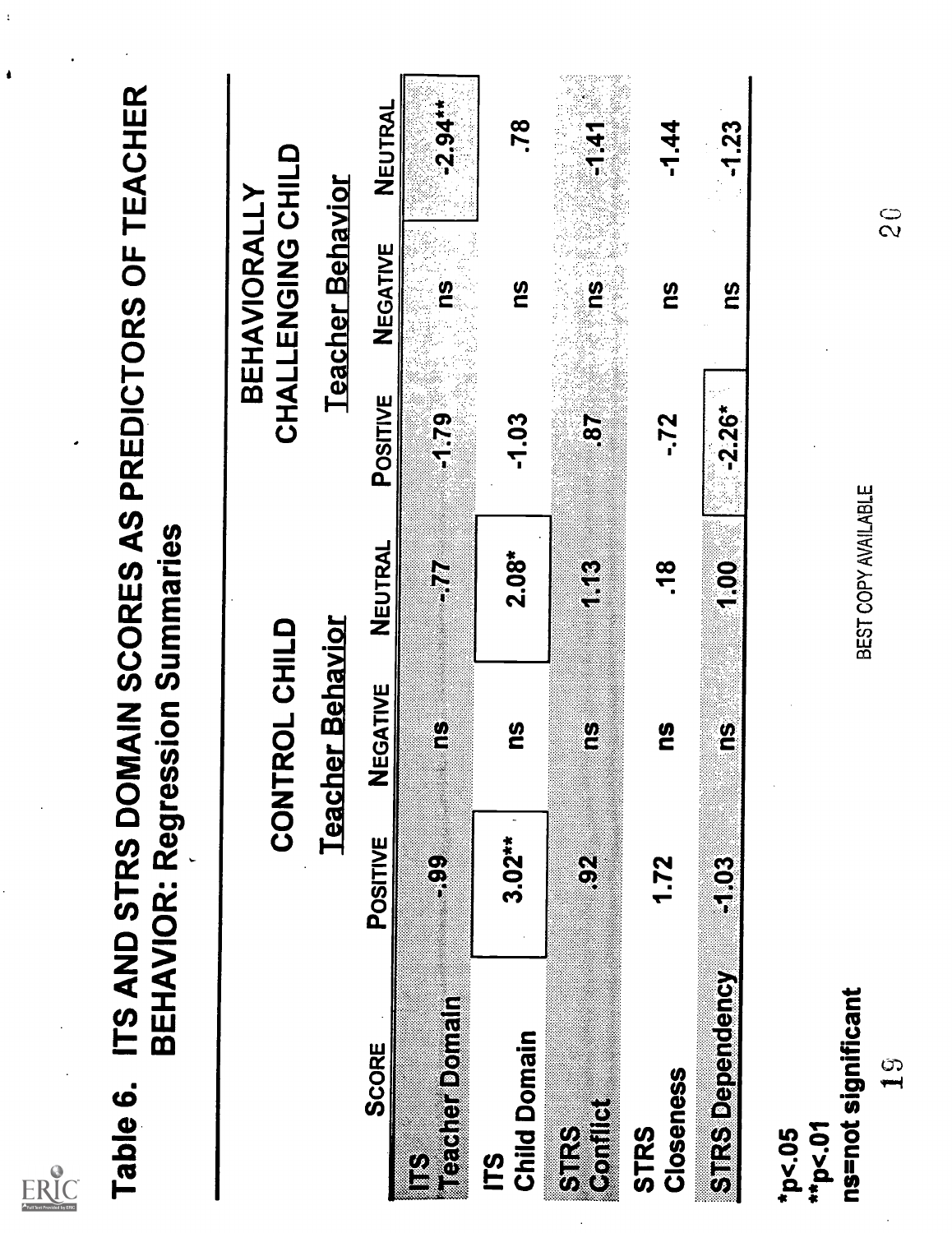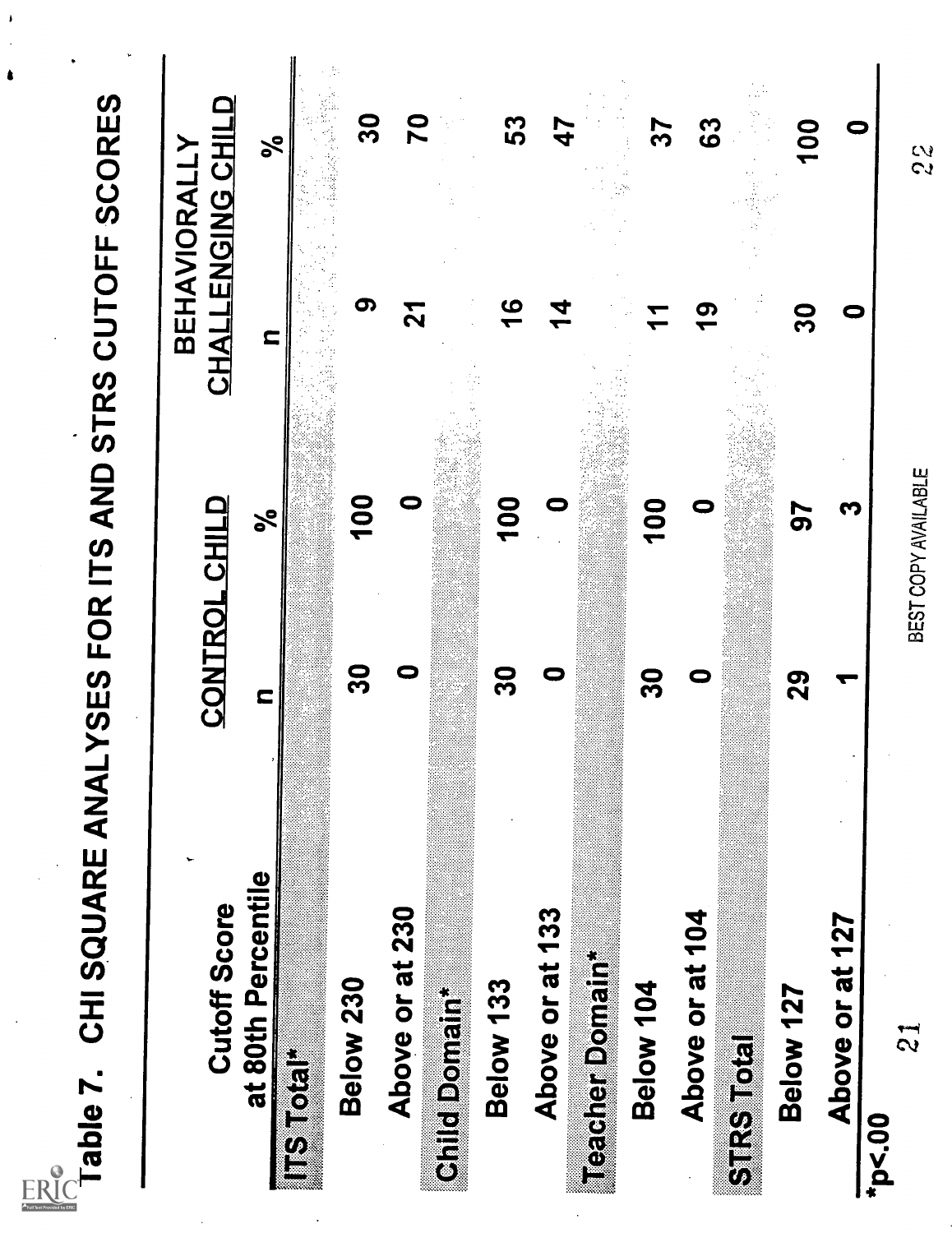

U.S. Department of Education



Office of Educational Research and Improvement (OERI) Educational Resources Information Center (ERIC)

# REPRODUCTION RELEASE

(Specific Document)

## I. DOCUMENT IDENTIFICATION:

| Title:<br>Teacher-student Interstance Aspectated by Teaching Stee, + Arcoved goodily of the      |                          |
|--------------------------------------------------------------------------------------------------|--------------------------|
| Author(s): $\mathcal{A}_{b,abc}$ , $\mathcal{K}_{R}$<br>$K$ retz                                 |                          |
| <b>Corporate Source:</b><br>National Assoc School Psychologists - Amend Convention April 3, 1957 | <b>Publication Date:</b> |

## II. REPRODUCTION RELEASE:

In order to disseminate as widely as possible timely and significant materials of interest to the educational community, documents announced in the monthly abstract journal of the ERIC system, Resources in Education (RIE), are usually made available to users in microfiche, reproduced paper copy, and electronic/optical media, and sold through the ERIC Document Reproduction Service (EDRS) or other ERIC vendors. Credit is given to the source of each document, and, if reproduction release is granted, one of the following notices is affixed to the document.

If permission is granted to reproduce and disseminate the identified document, please CHECK ONE of the following two options and sign at the bottom of the page.



Documents will be processed as indicated provided reproduction quality permits. If permission to reproduce is granted, but neither box is checked, documents will be processed at Level 1.

I hereby grant to the Educational Resources Information Center (ERIC) nonexclusive permission to reproduce and disseminate this document as indicated above. Reproduction from the ERIC microfiche or electronic/optical media by persons other than ERIC employees and its system contractors requires permission from the copyright holder. Exception is made for non-profit reproduction by libraries and other service agencies to satisfy information needs of educators in response to discrete inquiries."

| here $\rightarrow$<br>Richard R Abidin<br>please<br>(Organization/Address: UNIU<br>FAX:<br>Telephone:<br>$\frac{1}{2}$ $\frac{1}{2}$<br>5241432<br>$804 - 527 - 7972$<br>80v<br>Yor Ennett St<br>E-Mail Address:<br><u>rage</u><br>: Date:<br>110 /9)<br>$C$ ha-lo Herrille, $U_4$ 22903<br>RRA@Ursinia. Felu | Sign | Signature: | Printed Name/Position/Title: |  |
|---------------------------------------------------------------------------------------------------------------------------------------------------------------------------------------------------------------------------------------------------------------------------------------------------------------|------|------------|------------------------------|--|
|                                                                                                                                                                                                                                                                                                               |      |            |                              |  |
|                                                                                                                                                                                                                                                                                                               |      |            |                              |  |
|                                                                                                                                                                                                                                                                                                               |      |            |                              |  |